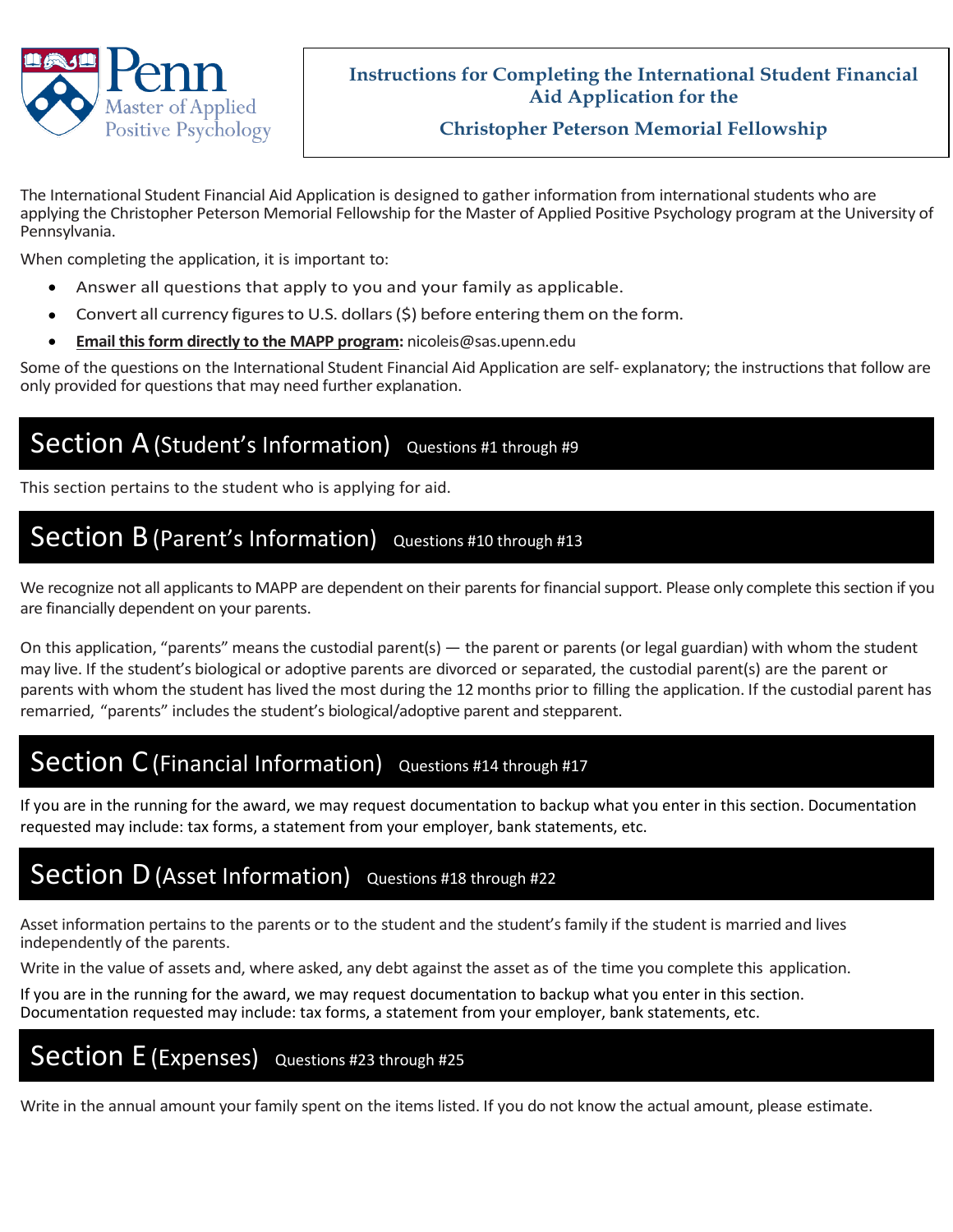# Section A (Student's Information)

| 1. Your Name (Last, First): 1. 2014 19:30 19:30 19:30 19:30 19:30 19:30 19:30 19:30 19:30 19:30 19:30 19:30 19:30 19:30 19:30 19:30 19:30 19:30 19:30 19:30 19:30 19:30 19:30 19:30 19:30 19:30 19:30 19:30 19:30 19:30 19:30 |
|-------------------------------------------------------------------------------------------------------------------------------------------------------------------------------------------------------------------------------|
|                                                                                                                                                                                                                               |
|                                                                                                                                                                                                                               |
|                                                                                                                                                                                                                               |
|                                                                                                                                                                                                                               |
|                                                                                                                                                                                                                               |
|                                                                                                                                                                                                                               |
| 6. Country(ies) of Citizenship: 1999. The Country of Citizenship: 1999. The Country of Citizenship:                                                                                                                           |
|                                                                                                                                                                                                                               |
| 8. Your Marital Status (Not married or Married/in a domestic partnership): ___________________________________                                                                                                                |
|                                                                                                                                                                                                                               |

# Section B (Parent's Information) – only needed if you are financially dependent on your parents

**10. What is your parent's current marital status? (married, separated/divorced, widowed, remarried, never married)**

| 11. Parent's Name (Last, First) | 12. Parent's Name (Last, First)   |  |
|---------------------------------|-----------------------------------|--|
|                                 |                                   |  |
|                                 |                                   |  |
|                                 |                                   |  |
|                                 |                                   |  |
|                                 |                                   |  |
|                                 | 12f. Number of years w/ Employer: |  |

**13. How many people, including yourself, depend on the income of your parents for daily living expenses (i.e., the number of people who live in your parent's household and are supported by their income)?**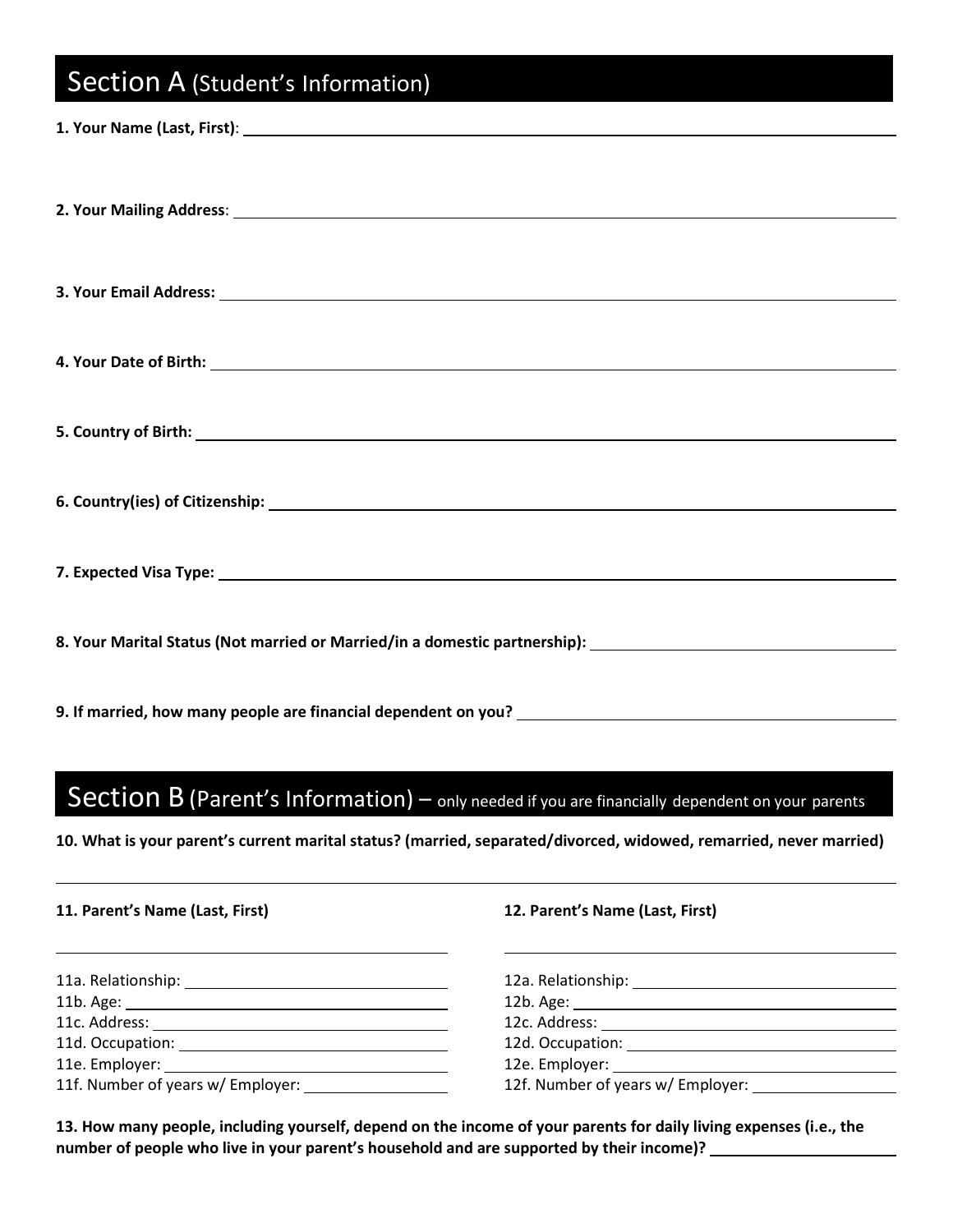## Section C (Financial Information) – we may request documentation to verify what is entered here

### **14. Does your government impose restrictions on the exchange and release of funds in the US (yes/no)?**

14a. If yes, please describe restrictions:

#### **15. Do you have a source of emergency funds once you arrive in the US (yes/no)?**

|  | 15a. If yes, name source: |
|--|---------------------------|
|--|---------------------------|

15b. Amount available in US dollars:

### **16. In the last year, how much of your household income (before taxes or expenses) came from the following sources (in US Dollars)?**

| a. Father's work:              | b. Mother's work:                              | c. Your work:   |  |
|--------------------------------|------------------------------------------------|-----------------|--|
| d. Your spouse's work:         | e. Family business:                            | f. Real estate: |  |
| g. Pension/annuity/retirement: | h. Other members of household:                 |                 |  |
| i. Interest or dividends:      | j. Housing, food, and other living allowances: |                 |  |
| k. Other (explain):            |                                                |                 |  |

#### **17. Will there be a significant increase or decrease in your family's income next year (yes/no)?**

# Section D (Asset Information) we may request documentation to verify what is entered here

|                                                                                                                                                               |  | 18. Does your family own its home (yes/no; if yes, answer 18a-18d)? ________________________________             |  |
|---------------------------------------------------------------------------------------------------------------------------------------------------------------|--|------------------------------------------------------------------------------------------------------------------|--|
| 18a. What year was it purchased? ________________________                                                                                                     |  | 18b. Original purchase price (in US\$): 18b. Original                                                            |  |
| 18c. Amount still owed on purchase price: ____________                                                                                                        |  | 18e. What is the present market value? _______________                                                           |  |
|                                                                                                                                                               |  |                                                                                                                  |  |
| 19a. Date business commenced: 19b. Type of business: 19b. Type of business:                                                                                   |  |                                                                                                                  |  |
|                                                                                                                                                               |  |                                                                                                                  |  |
|                                                                                                                                                               |  |                                                                                                                  |  |
| 20. Please list the value of the following family assets (in US Dollars):<br>20a: Land and buildings (other than home or business): _________________________ |  |                                                                                                                  |  |
| 20c. Investments (such as stocks and bonds): _____________________                                                                                            |  |                                                                                                                  |  |
| 20e. Money owed to family by others: ____________________                                                                                                     |  | 20f. Repayment (of 20e) expected this year:                                                                      |  |
| 20g. Other (jewelry, artwork, antiques, etc.): _________________________________                                                                              |  |                                                                                                                  |  |
|                                                                                                                                                               |  | 21. Do you or your family have money, property, or assets in another country (yes/no)? Please be sure to include |  |
|                                                                                                                                                               |  | Assets: ___________________________                                                                              |  |
| 22. Do you or your family own an automobile (yes/no)? ____________________                                                                                    |  |                                                                                                                  |  |
| 22a. Automobile make (VW, Fiat, Ford, Toyota, etc.):                                                                                                          |  | 22b. Year of manufacture:                                                                                        |  |